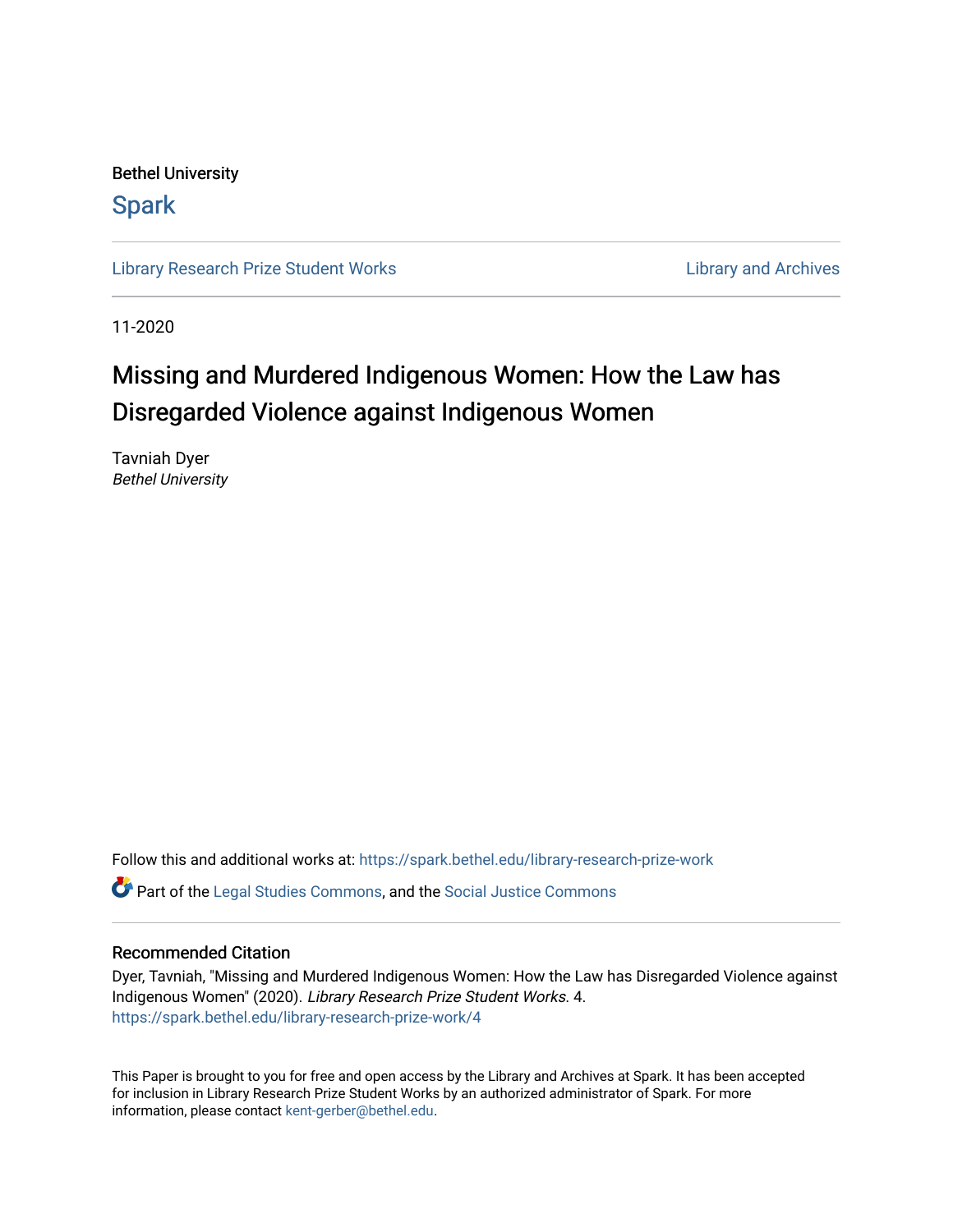Missing and Murdered Indigenous Women:

How the law has disregarded violence against Indigenous women

Tavniah Dyer

Bethel University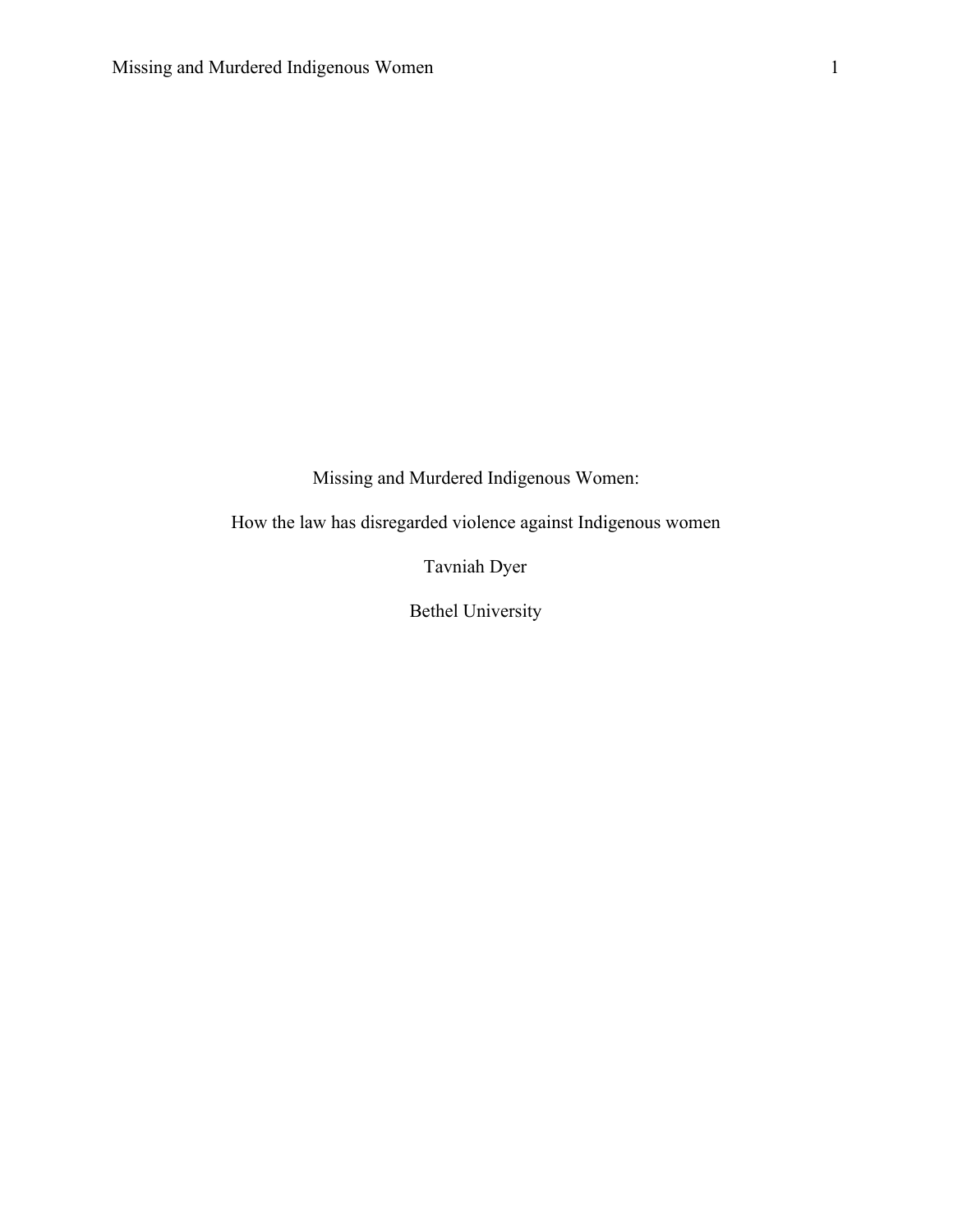### **Abstract**

This paper explores the concerns encompassed in the Missing and Murdered Indigenous Women issue and the recently begun movement. The MMIW movement is bringing recognition to the problems of unequal consideration given to Native American women and how our country has not responded effectively to crimes against members of the Native community. The majority of Native women will experience sexual violence within their lifetime. Additionally, there are many cases of missing and murdered women, in addition to those surrounding sexual violence, that are not addressed or investigated. Indigenous women are left to suffer on their own with no hope of justice due to the complicated legal system and the ignorance of the United States government. The lasting ideals of history and the disputes in governmental jurisdiction have severely contributed to the newly highlighted situation amongst indigenous communities. The fact of the matter is that women, of all types, deserve the right to be safe in their own communities, this is what the indigenous women are deprived of.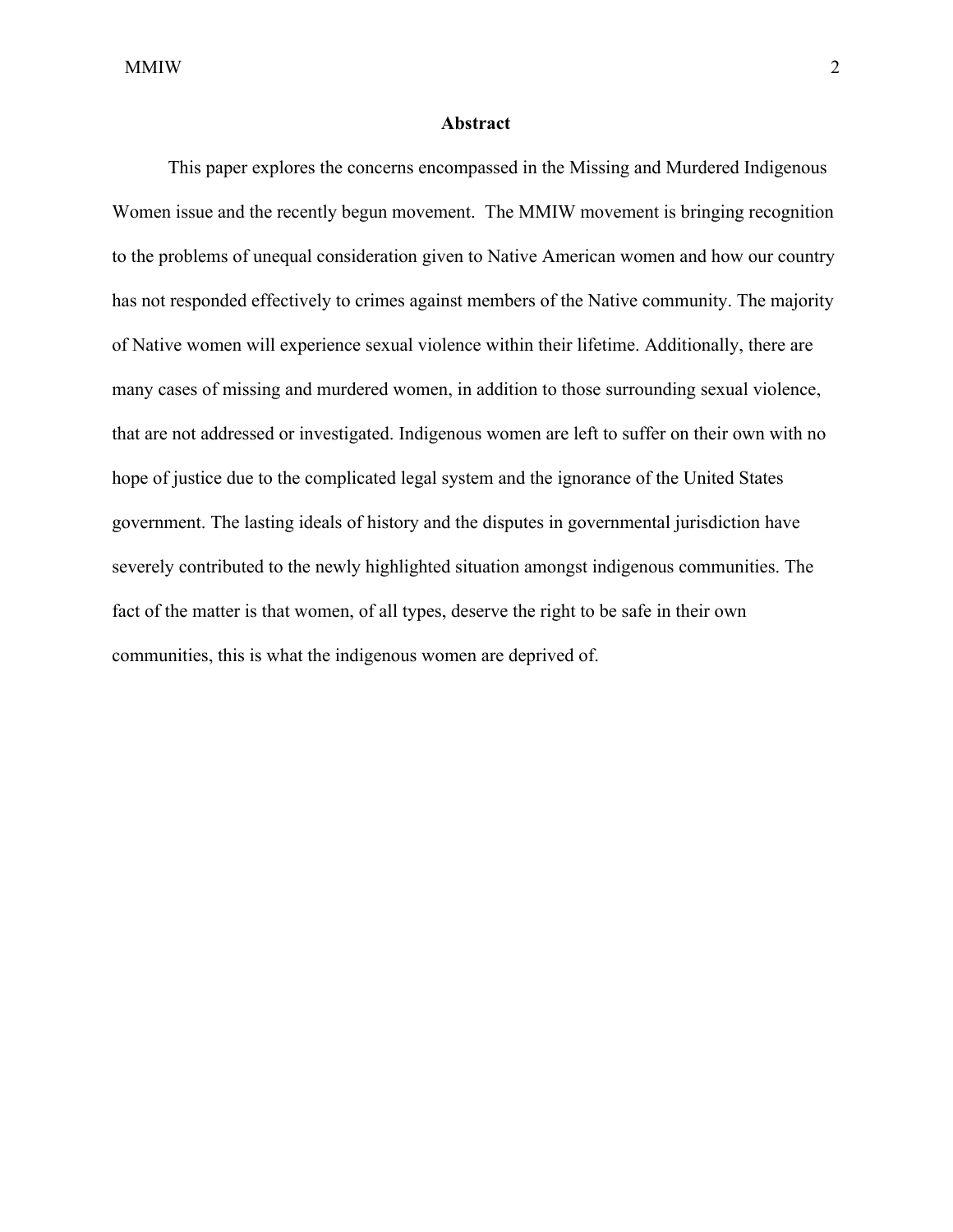# **Introduction**

Imagine if it was discovered that thousands of white women and girls were marked as missing in government databases, and that years later these thousands of cases had never been solved. The world would freak out, wouldn't they? All branches of government would be under backlash for their lack of effort, and they would be forced to work harder to solve the cases of these missing women/girls. Yet, every year indigenous women and girls are victims of crimes and the majority of their cases never get solved, for some an investigation is never even started. Indigenous women to North America live in a forgotten realm, where the cases of their missing and murdered women are ignored, and there is no way to seek justice for the staggaring number of indigenous women who suffer from acts of sexual violence. This problem has been able to exist for decades when it should have ended long ago. The lasting ideals of history and the disputes in governmental jurisdiction have severely contributed to the newly highlighted situation amongst indigenous communities. The fact of the matter is that women, of all types, deserve the right to be safe in their own communities, this is what the indigenous women are deprived of.

#### **Background Information**

The United States refers to indigenous women as Native women, and in Canada those indigenous to the land are referred to as aboriginal women. In Canada, over 16% of female homicides and 11% of missing women are made up of aboriginal women, yet they only occupy 4% of the country's population (Simons, 2014). In the United States, more than 50% of Native American and Alaska Native women will experience some form of sexual violence in their lifetime (Machles, 2019). The MMIW movement is bringing recognition to the problems of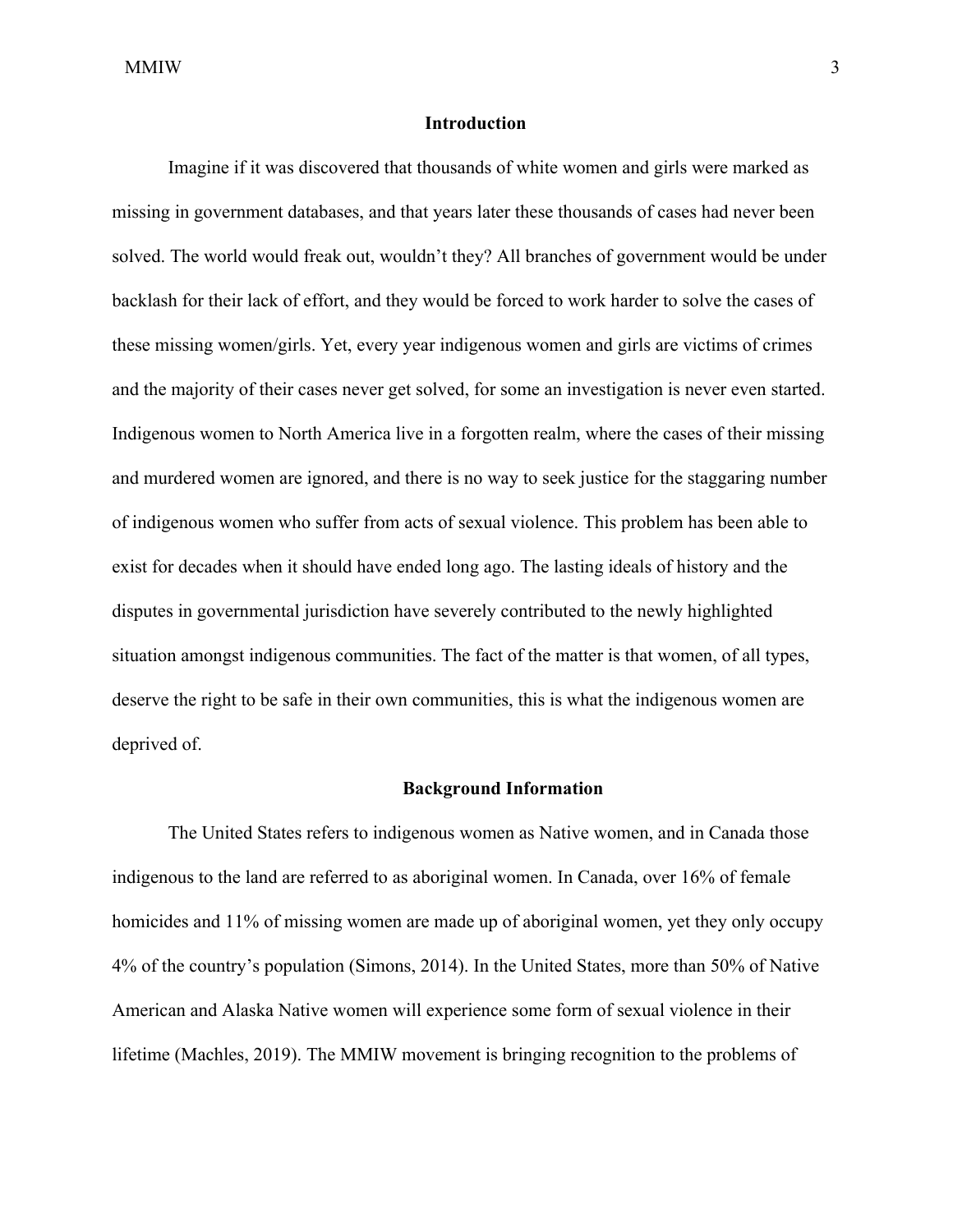unequal consideration given to Native American women and how our country has not responded effectively to crimes against members of the Native community.

# **Details of the Missing and Murdered Indigenous Women (MMIW) Movement**

In 2010, a surge of activism erupted as groups in both the United States and Canada demanded their respective governments begin an inquiry into the actions surrounding the cases of indigenous women. These groups called for improved reporting and investigative procedures as well as more complete data collection. The stories of Native families affected by the government's lack of concern detailed how often less finances and fewer resources are given to the cases of indigenous people than non-indigenous people. The fact that the federal government has failed to keep adequate records of cases involving indigenous people is often forgotten, or thought to be a part of history. Recently, activist groups have brought attention to the MMIW epidemic through marches and the use of social media with the #AmINext. Those in the public's eye like Jaime Black, a Metis artist, and Jordan Marie Brings Three White Horses Daniel, a Boston marathon runner, have used their positions to call attention to the problem as well. (Missing and Murdered Indigenous Women. 2019). Not only does the group bring attention to missing and murdered indigenous women, but also to those who have experienced sexual or domestic violence, which is almost all indigenous women. According to Weldon, Native American and Alaskan Native women are 2.5 times more likely to be raped than non-native women. Canadian aboriginal women are 3 times as likely to be victims of violence compared to non-aboriginal women, and in these cases the violence is often more severe (2018).

## **Canada**

#### **Actions taken by the Canadian Government**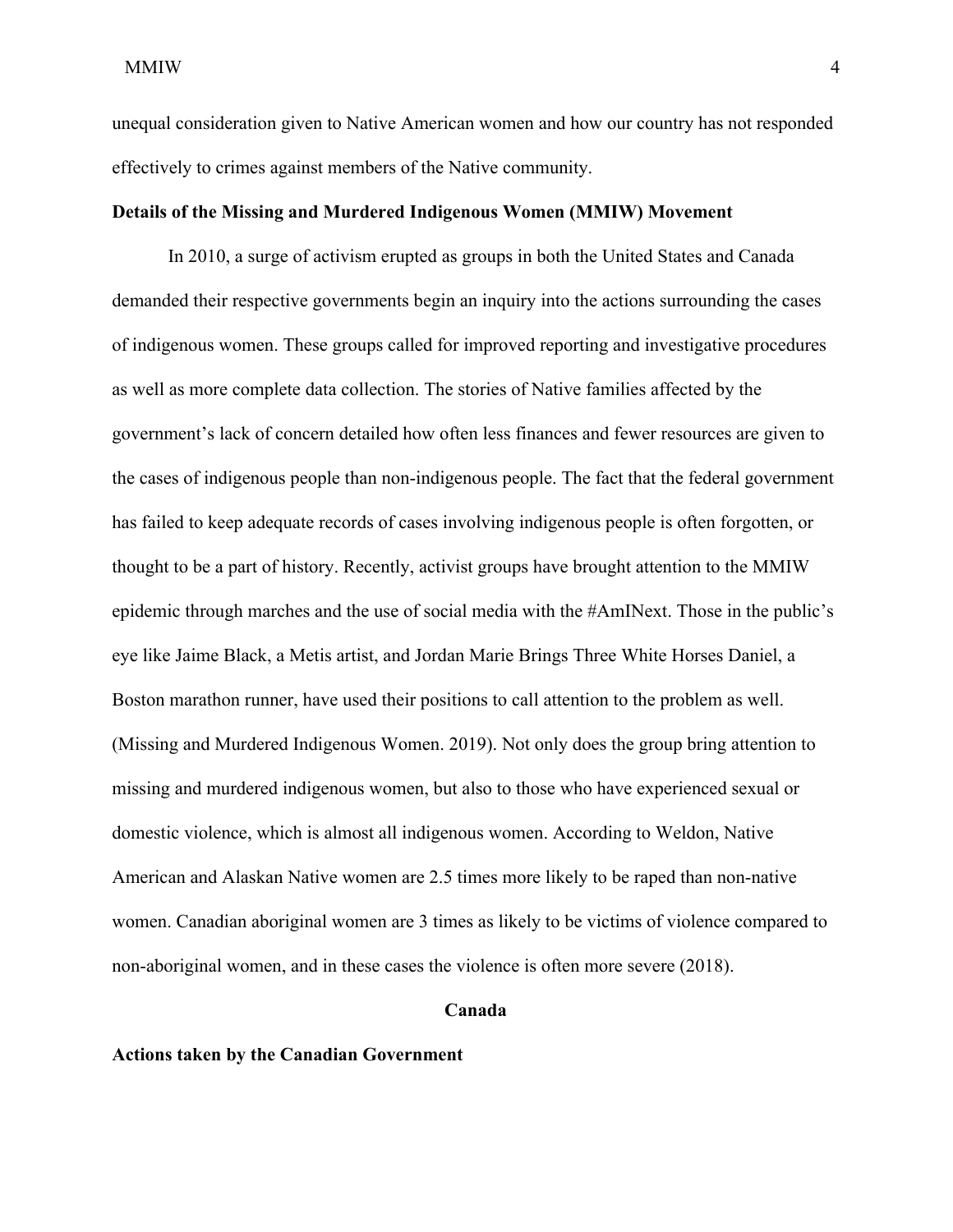As reported by Amnesty International (2014), between the years of 1980 and 2012 1,017 indigenous women and girls were murdered in Canada. It was not until September of 2016 that the Liberal Party, headed by Justin Trudeau, launched the National Inquiry into Missing and Murdered Indigenous Women and Girls. This was a major step towards confronting the problem, and one that the families of victims had been requesting for years. Previously, there had been no official government actions of this gravity confronting the epidemic of MMIW despite the desire for such. Amnesty International's Stolen Sisters report stated that.

Indigenous women's organizations, government commissions such as the inquiry into the murder of Helen Betty Osborne and the Royal Commission on Aboriginal Peoples, and United Nations human rights bodies have all called on Canadian officials to address the marginalisation of Indigenous women in Canadian society and to ensure that the rights and safety of Indigenous people are respected and upheld by police and courts (p. 2, 2004).

Canada's National Inquiry, though it had potential, turned out not to be what was essential to improving the situation. Families of the MMIW wanted a seat at the table, they wanted to be able to share their stories in hopes of creating a process that would help those in their positions. Unfortunately, only a small portion of individuals were able to speak given the grand scheme of the situation. Fay Blaney, a feminist and powerful advocate for First Nations, revealed how "People submit their names and they don't hear back. No confirmations, no follow-ups. No one knows what's going on" (Hutchinson, para. 15, 2017). Following the original discussion in Whitehorse, there has been no report released given the inclosed discussion, and there have been no plans made for another meeting of this type. Those involved seem to think the process is at a standstill.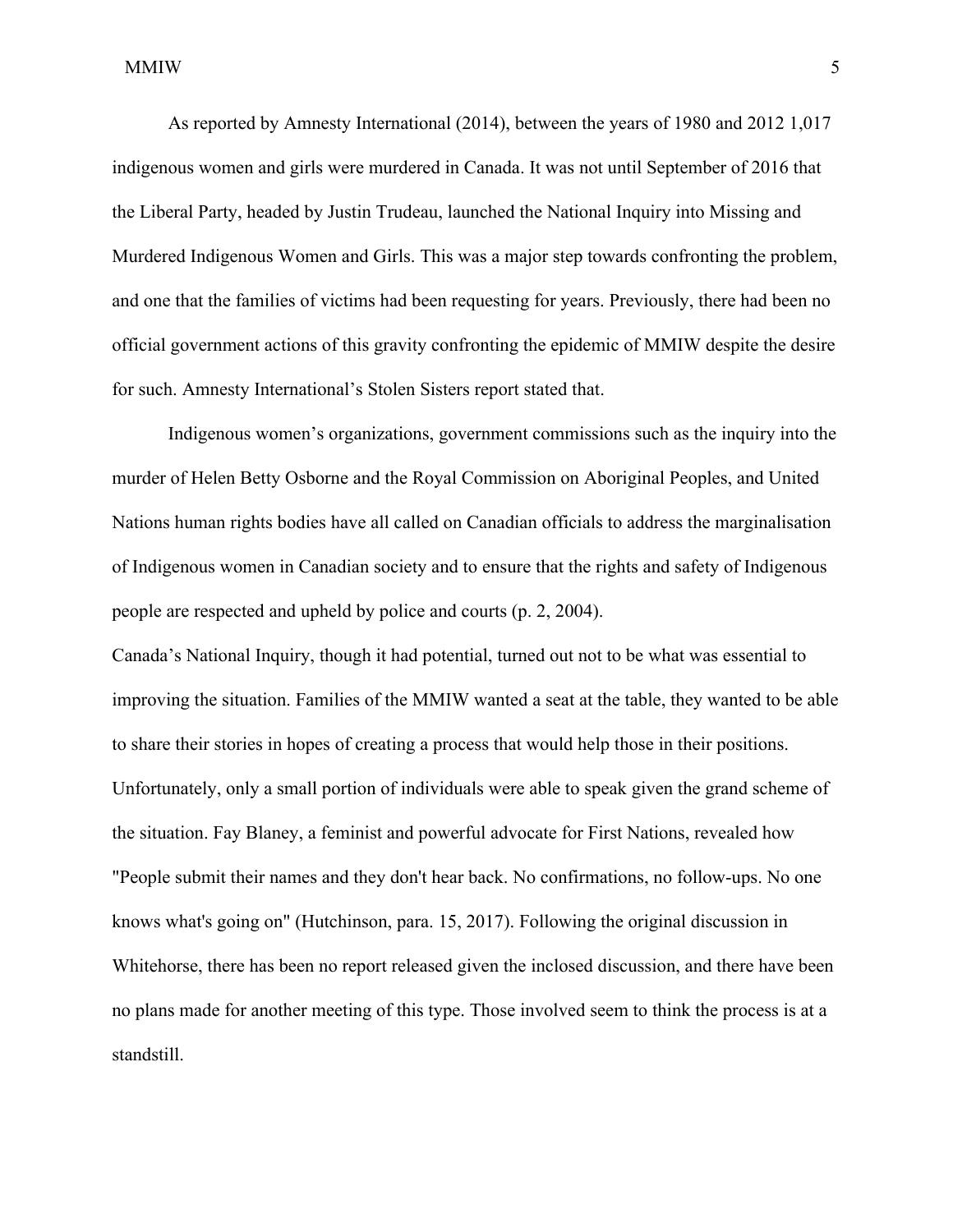# **The United States of American**

## **Actions taken by the United States Government**

As The United States' Department of Justice has declared, 50% of Native American and Alaska Native women will experience sexual violence in their lifetime (Machles, 2019). Recently, the United States has presented a few laws/acts that could possibly aid in the eradication of the MMIW issue. However, few of these laws have passed all levels of Congress and thus have not been able to help improve the situation. Savanna's Act, named after Savanna LaFontain-Greywind, a 22 year old pregnant Native American who was murdered, was submitted in 2018 with the idea of combating problems in law enforcement surrounding Native cases, it passed unanimously through the Senate, but did not receive the vote in the House. In 2019, the bill was reintroduced with the hope of passing because those who had previously declined the bill had retired (Missing and Murdered Women, 2019). Other than occasional sparks of hope, such as Savanna's Act, the United States has remained unwavered by the stories of the Native Americans.

# **United States legal system in relation to tribal law**

Sarah Deer, acclaimed Native American lawyer, describes the United States legal system in relation to the tribal community as a "patchwork of laws" (Machles, para. 14, 2019). The combination of many treaties throughout history, multiple branches having jurisdiction, and the fact that the government has not adjusted tribal law to cater towards the times and this specific issue have contributed to the lasting issue of violence against Native American women. According to the 2014 Amnesty International report entitled, "Indigenous Peoples' Long Struggle to Defend their Rights in the Americas," "in the USA Native American and Alaska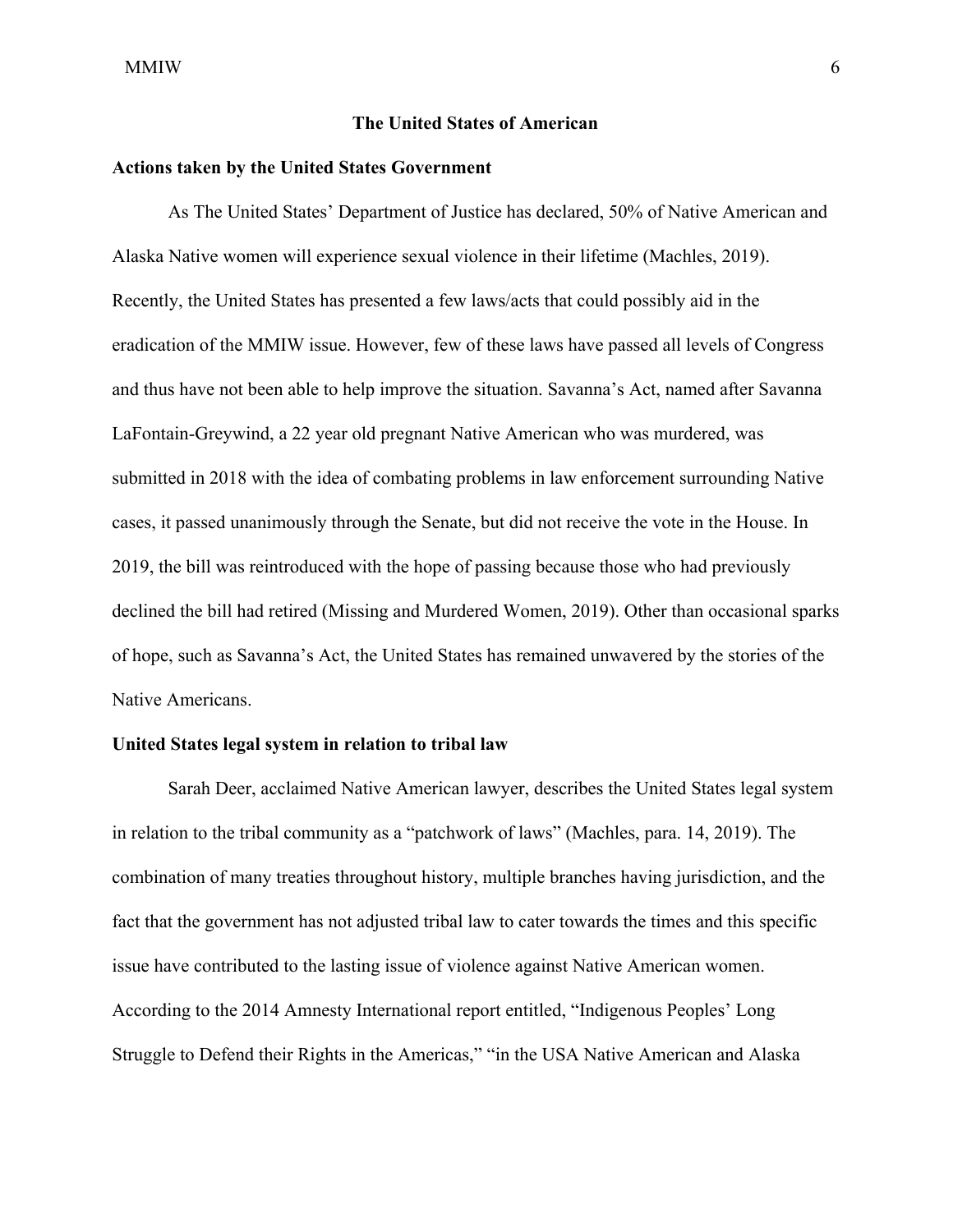Native women face complex jurisdictional issues that make protection, reporting, and prosecution of domestic violence nearly impossible" (2014). For decades the tribal court system has been placed under high restriction. Few reservations have developed enough courts that they can fully prosecute sexual violence cases, but even the ones that have the desire to help are not able to. In her documentary, "A Broken Trust," (2019) Maren Machles reveals how tribal courts are restricted to giving a max of a 1 year sentence, despite what the crime may be. The large marjotiy would argue that this is not long enough for someone who has commited rape or another form of harsh sexual violence. The reality that rapists will be released back into Native communities in no time is frightening. In a USA Today article, Twila Szymanski, a victim of sexual violence at ages 13, 14, and 34, shared how families teach girls what to do *when* they get raped, not if they get raped. The occurrences of these crimes are so common they have just become the norm (Machles, 2019).

Furthermore, tribal courts cannot prosecute non-Native Americans, and because 86% of crimes reported involve non-Native perpetrators, the tribal courts sit in limbo unable to do anything significant (Weldon, 2018).

When major cases, those involving rape and sexual assault, occure on tribal land the Federal Bereau of Investigations, the Bureau of Indian Affairs, and the US Attorney's Office are all mandated to work alongside tribal officials due to the magnitude of the case and the little power tribal courts have on their own. However, United States federal governments have not fulfilled their part of the bargain. Many cases involving Native Americans get pushed to the side, and the government is not giving tribal courts needed financial support either, therefore they are not able to carry out as extensive of an investigation. In 2010, President Obama passed the Tribal Law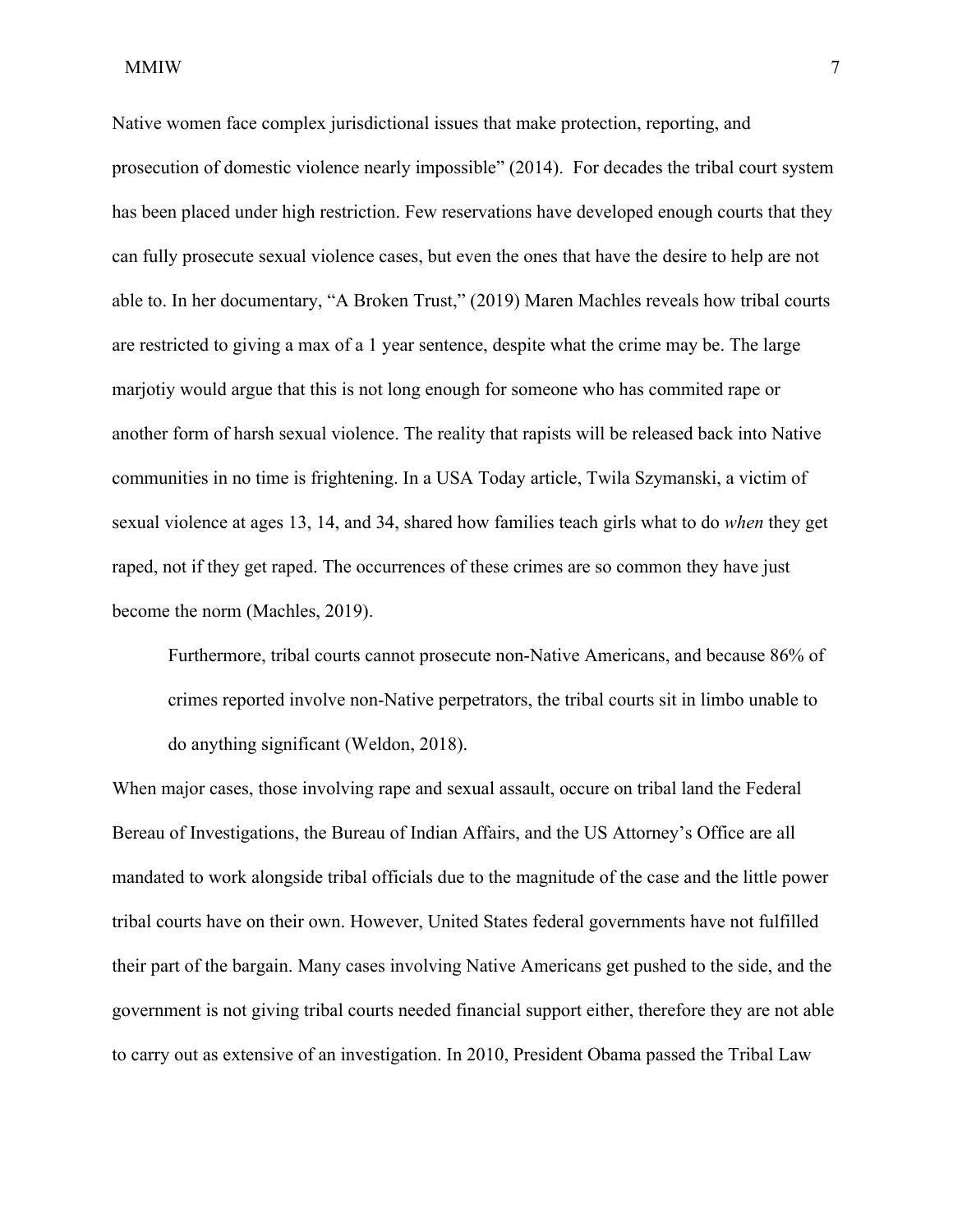and Order Act, which extended the tribal court sentencing cap to 3 years. However, in order to implement this new process there is a long set of criteria that a court system must fulfill. Of the 573 federally recognized tribes, "Only 16 tribes have implemented the three-year sentencing enhancement" (Machles, para. 19, 2019). A criteria to be able to sentence criminals to 3 years includes having all jobs filled within the court. This goes back to the lack of staff and resources in tribal court systems and on reservations. The likelihood of non-Natives coming to work within tribal court systems is slim, the living conditions on reservations are rough and most reservations are secluded from the rest of the world, which leaves commuting to work difficult. Additionally, very few Natives, if they are able to escape the reservation life, would choose to come back and work on the reservations, raising their families there. In 2019 Deb Haaland, one of two Native American women in Congress, introduced H.R.2438, the Not Invisible Act. Although this bill has only been introduced, it produces much hope for improving the governments and taking better actions surrounding crimes committed on tribal land. The act's mission is to "...increase intergovernmental coordination to identify and combat violent crime within Indian lands and of Indians" (Not Invisible Act of 2019, para. 1, 2019). Representative Haaland, as well as others, recognizes the high numbers of Natives that experience violence and how the federal government has not helped the situation.

#### **Why is this still a problem?**

The initial occurrence of indigenous women disappearing out of thin air and the issue of violence against indigenous women began as explorers came across the seas to conquer the indigenous peoples' land. The sense that Native and aboriginal women are "less than" has been propelled throughout history by the hands of racism, sexism, and colonialism. These groups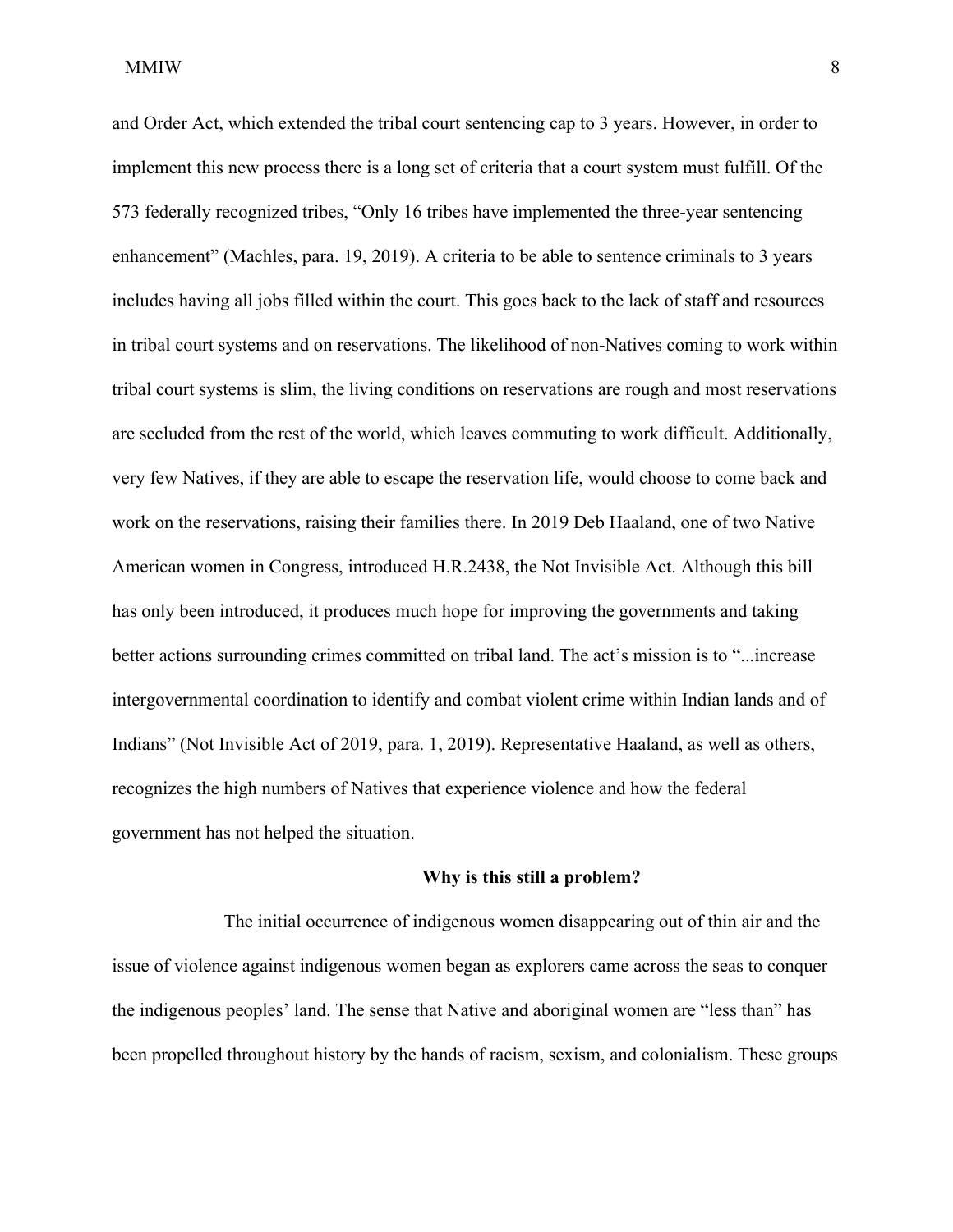of male explorers established the idea that indigenous women are easy prey, easy victims of rape, violence, and waiting to be taken advantage of. In her essay, Weldon describes how author Catherin Lu argues the existence of colonialism in our current American system, "our state's system perpetuates colonial injustice… deconstructing or disaggregating nation states reveal the ways that colonial legacies continue to permeate contemporary problems of justice" (para. 1, 2018). Within the complicated US legal system, there have been laws that leave out native women. The Violence Against Women act, passed under Clinton in 1994, was a huge step for women's rights. However, this act does not protect Native women from violence (Weldon, 2018). In Canada, there are still echoes of The Indian Act which was enacted in 1876. This created a paternalistic government hold over the indigenous people that still exists in the legal system today (Watson, 2018).

# **Conclusion**

In their book, *Is Everyone Really Equal? An Introduction to Key Concepts in Social Justice Education*, Sensoy and Di Angelo argued "oppression is reproduced through policies, practices, traditions, norms, definitions, and discourses that systematically exploit one group to the benefit of another" (as cited in Watson, para. 8, 2018). The current lack of protection for indigenous women from violence is a result of decades of historic mistakes and mistrust. In the last couple years, with the rise of the Me Too movement and this imense support for victims of rape, sexual harassment, sexual assault, and other forms of sexual violence, it is crucial to take the steps needed to protect indigenous women. The reality of sexual violence being a normal part of life in Native and aboriginal communities is horrid. No girl should grow up in a community understanding the fact that she *will* encounter violence at some point in her life. Society must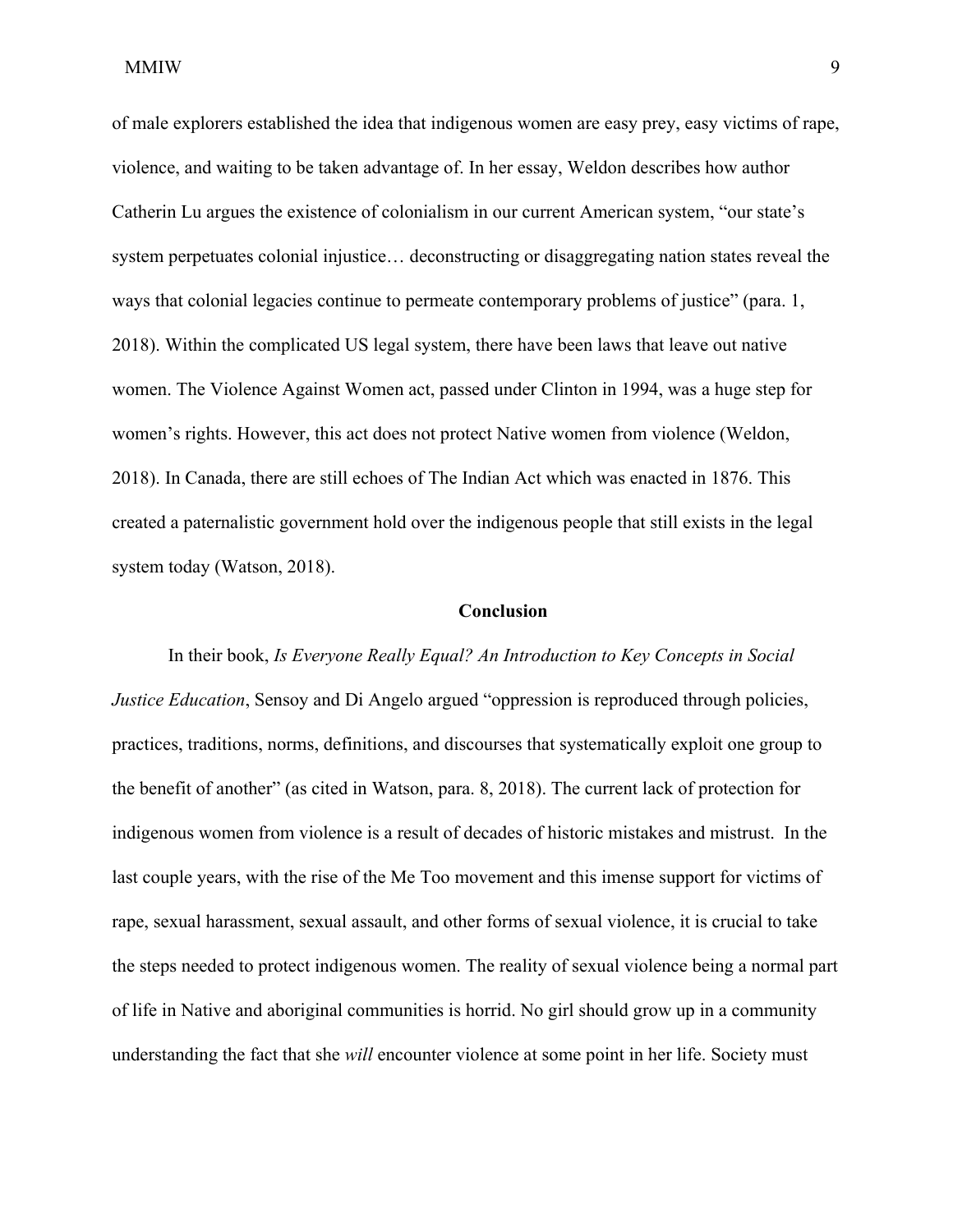work to provide as safe and prosperous life for indigenous women and girls as for all other women and girls.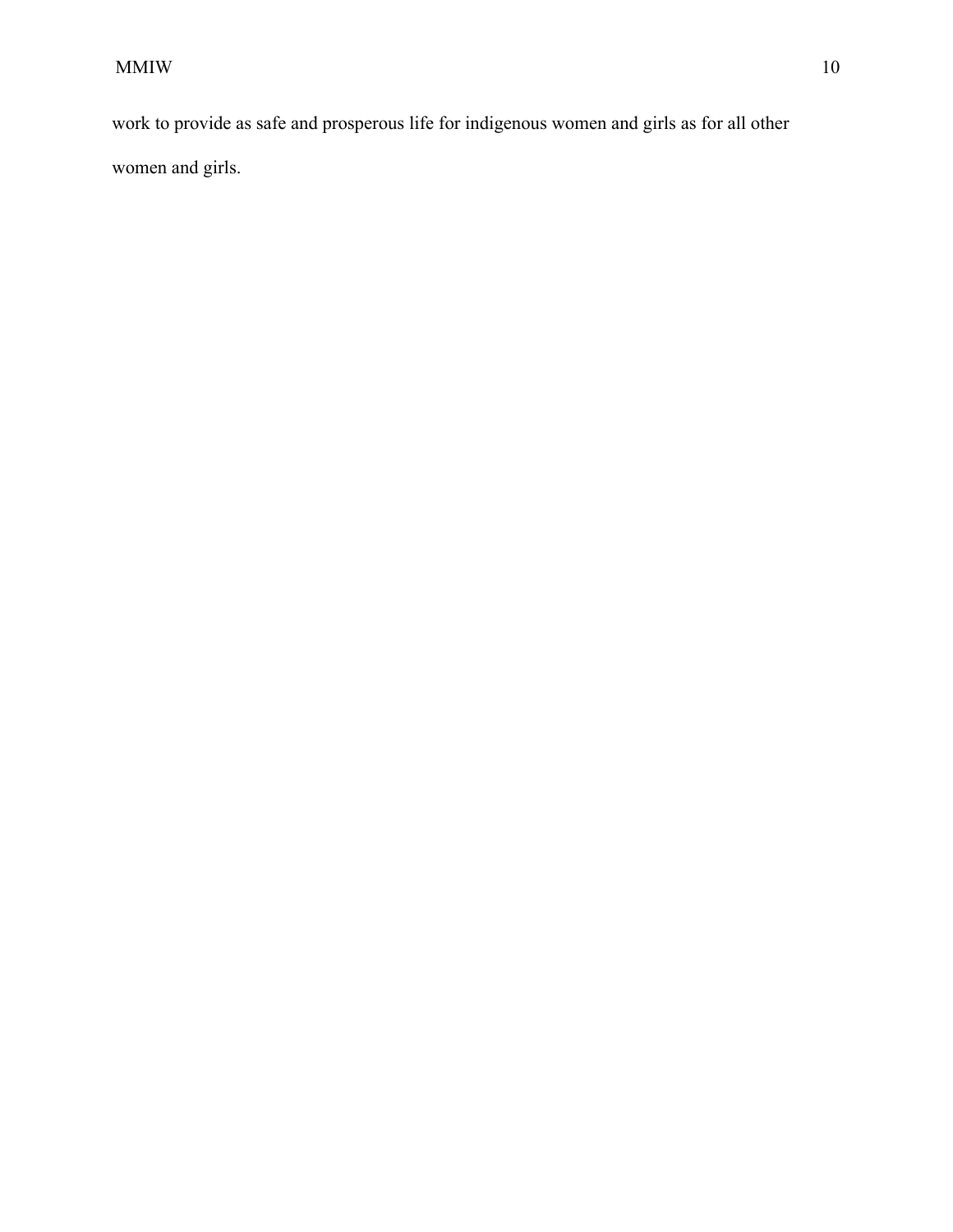# References

Amnesty International. (2004). Stolen Sisters[.](https://www.amnesty.ca/sites/default/files/amr200032004enstolensisters.pdf)

# <https://www.amnesty.ca/sites/default/files/amr200032004enstolensisters.pdf>

Amnesty International. (2014). Indigenous peoples' long struggle to defend their rights in the Americas. <https://www.amnesty.org/download/Documents/4000/amr010022014en.pdf>

Hutchinson, B. (2017, June). Broken before it begins: With hearings about to start, some already fear the inquiry into missing Indigenous women is failing. *Maclean's*, *130*(5), 34. Retrieved from [https://link-gale-com.ezproxy.bethel.edu/apps/doc/A491408147/EAIM?u=clic\\_bethel&si](https://link-gale-com.ezproxy.bethel.edu/apps/doc/A491408147/EAIM?u=clic_bethel&sid=EAIM&xid=eb13cf69) [d=EAIM&xid=eb13cf69](https://link-gale-com.ezproxy.bethel.edu/apps/doc/A491408147/EAIM?u=clic_bethel&sid=EAIM&xid=eb13cf69)

Machles, M. (2019, October 18). 1 in 3 American Indian and Alaska Native women will be raped, but survivors rarely find justice on tribal lands. *USA Today*, Retrieved from [https://www.usatoday.com/story/news/nation/2019/10/18/native-american-women-sexual](https://www.usatoday.com/story/news/nation/2019/10/18/native-american-women-sexual-assault-justice-issue-tribe-lands/3996873002/) [-assault-justice-issue-tribe-lands/3996873002/](https://www.usatoday.com/story/news/nation/2019/10/18/native-american-women-sexual-assault-justice-issue-tribe-lands/3996873002/)

Machles, M. (Executive Producer & Writer). Cochran C. (Documentary Videographer). Hill A. M. (Inversigative Producer). Brewer, S. (Additional Writer). (2019, October). *A Broken Trust: Sexual assault on tribal land* [online documentary]. <https://www.youtube.com/watch?v=-slFVM4ECUk&feature=youtu.be>

Missing and Murdered Indigenous Women. (2019). In *Gale Opposing Viewpoints Online Collection*. Farmington Hills, MI: Gale. Retrieved from